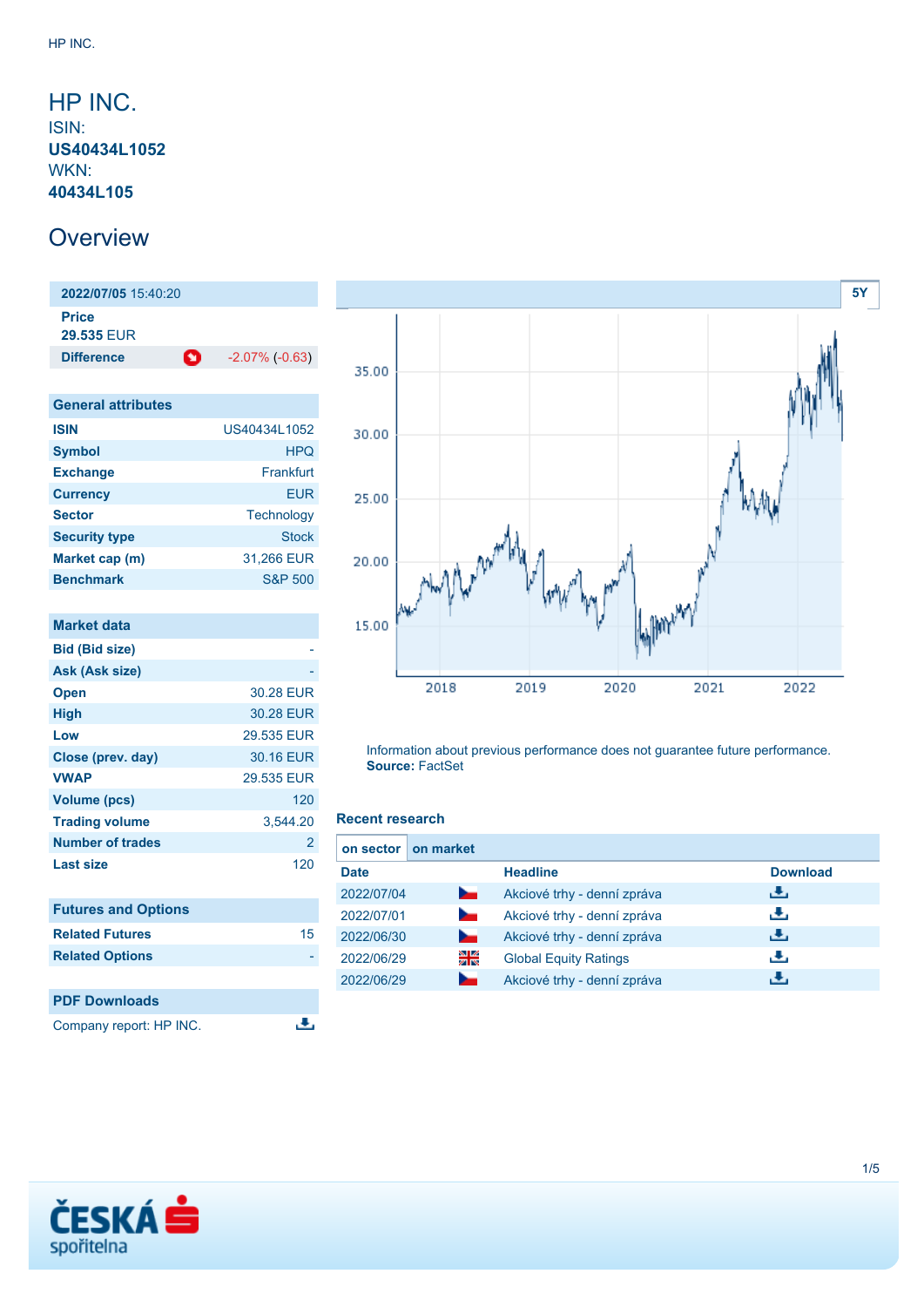# **Details**

**2022/07/05** 15:40:20 **Price**

**29.535** EUR

**Difference** -2.07% (-0.63)

| <b>General attributes</b> |                    |
|---------------------------|--------------------|
| <b>ISIN</b>               | US40434L1052       |
| <b>Symbol</b>             | <b>HPQ</b>         |
| <b>Exchange</b>           | Frankfurt          |
| <b>Currency</b>           | <b>EUR</b>         |
| <b>Sector</b>             | Technology         |
| <b>Security type</b>      | <b>Stock</b>       |
| Market cap (m)            | 31,266 EUR         |
| <b>Benchmark</b>          | <b>S&amp;P 500</b> |

| Market data             |            |
|-------------------------|------------|
| <b>Bid (Bid size)</b>   |            |
| Ask (Ask size)          |            |
| <b>Open</b>             | 30.28 EUR  |
| <b>High</b>             | 30.28 EUR  |
| Low                     | 29.535 EUR |
| Close (prev. day)       | 30.16 EUR  |
| <b>VWAP</b>             | 29.535 EUR |
| <b>Volume (pcs)</b>     | 120        |
| <b>Trading volume</b>   | 3,544.20   |
| <b>Number of trades</b> | 2          |
| <b>Last size</b>        | 120        |

| <b>Performance and Risk</b> |           |            |           |  |
|-----------------------------|-----------|------------|-----------|--|
|                             | 6m        | 1Y         | 3Υ        |  |
| Perf $(\%)$                 | $-13.18%$ | $+16.90\%$ | $+62.06%$ |  |
| Perf (abs.)                 | $-4.58$   | $+4.36$    | $+11.55$  |  |
| <b>Beta</b>                 | 1.15      | 1.13       | 1.14      |  |
| <b>Volatility</b>           | 45.91     | 39.74      | 41.29     |  |



Information about previous performance does not guarantee future performance. **Source:** FactSet

| <b>Price data</b>                                             |                         |
|---------------------------------------------------------------|-------------------------|
| Ø price 5 days   Ø volume 5 days (pcs.)                       | 31.590 EUR (236)        |
| $\emptyset$ price 30 days   $\emptyset$ volume 30 days (pcs.) | 33.696 EUR (398)        |
| Ø price 100 days   Ø volume 100 days (pcs.)                   | 33.806 EUR (619)        |
| Ø price 250 days   Ø volume 250 days (pcs.)                   | 30.208 EUR (670)        |
| <b>YTD High   date</b>                                        | 38.160 EUR (2022/06/01) |
| <b>YTD Low   date</b>                                         | 29.520 EUR (2022/02/24) |
| 52 Weeks High   date                                          | 38.160 EUR (2022/06/01) |
| 52 Weeks Low   date                                           | 22.820 EUR (2021/10/14) |

## **All listings for HP INC.**

| Exchange $\Box$                 | <b>Date</b>    | <b>Time Price</b> |                  | <b>Trading volume</b><br>(mio.) | <b>Number of</b><br>trades |
|---------------------------------|----------------|-------------------|------------------|---------------------------------|----------------------------|
| Xetra                           | 2022/07/<br>05 |                   | 17:35 29.90 EUR  | 0.10                            | 29                         |
| <b>Vienna Stock</b><br>Exchange | 2022/07/<br>05 |                   | 17:32 29.825 EUR | 0.00                            | 2                          |
| Tradegate                       | 2022/07/<br>05 |                   | 22:26 30.73 EUR  | 0.40                            | 89                         |
| <b>Stuttgart</b>                | 2022/07/<br>05 |                   | 19:07 30.055 EUR | 0.00                            | 5                          |
| <b>SIX Swiss</b>                | 2020/05/       |                   | 17:36 19.00 USD  | 0.00                            | 1                          |

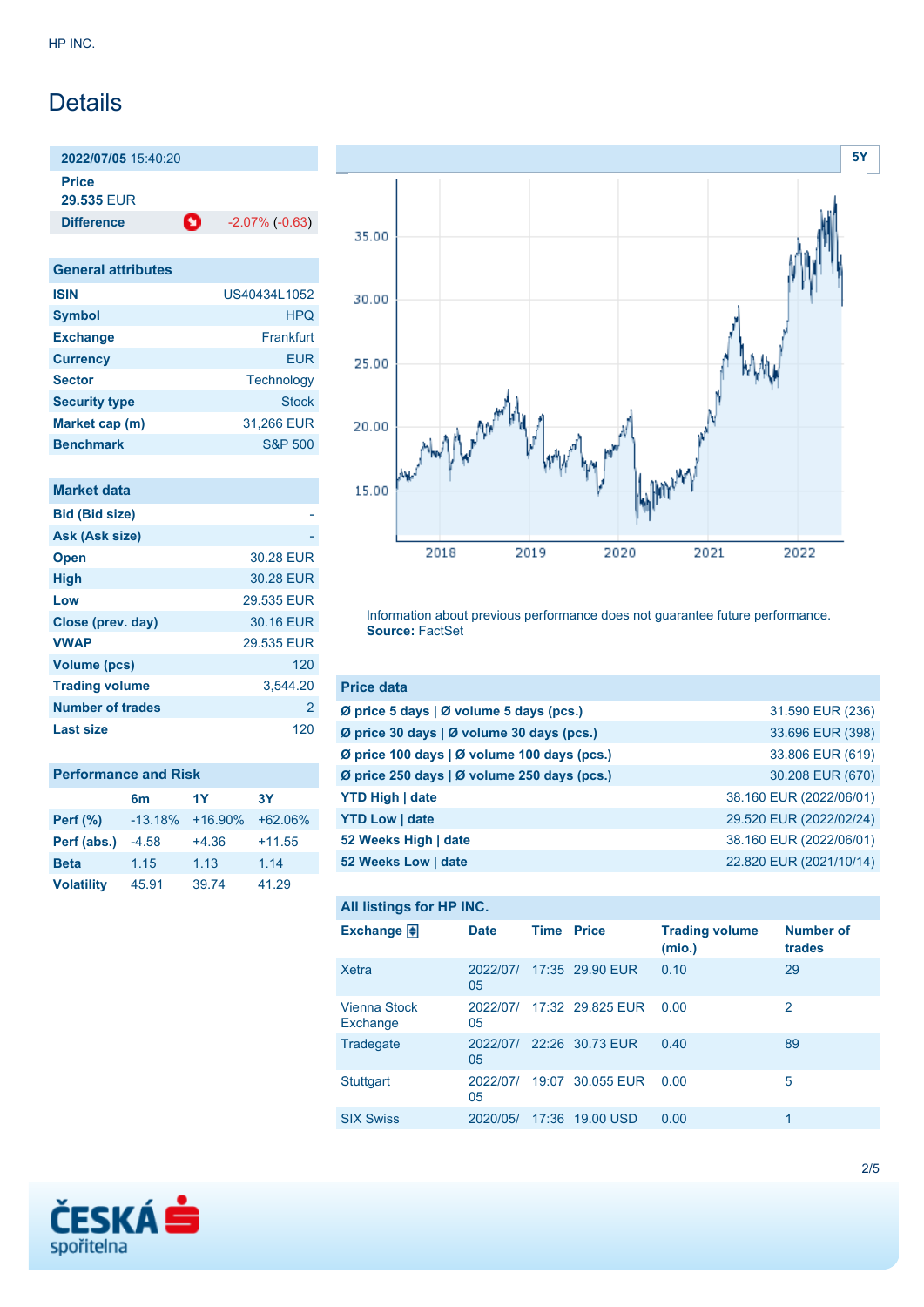| Exchange                        | 12 <sup>2</sup> |                                 |        |                |
|---------------------------------|-----------------|---------------------------------|--------|----------------|
| <b>SIX Swiss</b><br>Exchange    | 18              | 2019/06/ 17:35 20.20 CHF        | 0.00   | 1              |
| <b>NYSE</b>                     | 05              | 2022/07/ 22:03 31.54 USD        | 432.04 | 109,340        |
| <b>Munich</b>                   | 2022/07/<br>05  | 15:21 30.235 EUR                | 0.00   | $\overline{2}$ |
| <b>London Stock</b><br>Exchange | 16              | 2022/06/ 15:45 33.2300 USD 0.01 |        | 1              |
| Hanover                         | 2022/07/<br>05  | 08:01 30.28 EUR                 | 0.00   | 1              |
| Hamburg                         | 2022/07/<br>05  | 08:01 30.28 EUR                 | 0.00   | 1              |
| Frankfurt                       | 05              | 2022/07/ 15:40 29.535 EUR       | 0.00   | $\overline{2}$ |
| <b>Duesseldorf</b>              | 2022/07/<br>05  | 19:31 30.27 EUR                 | 0.00   | 10             |
| <b>Berlin</b>                   | 2022/07/<br>05  | 08:08 30.36 EUR                 | 0.00   | 1              |

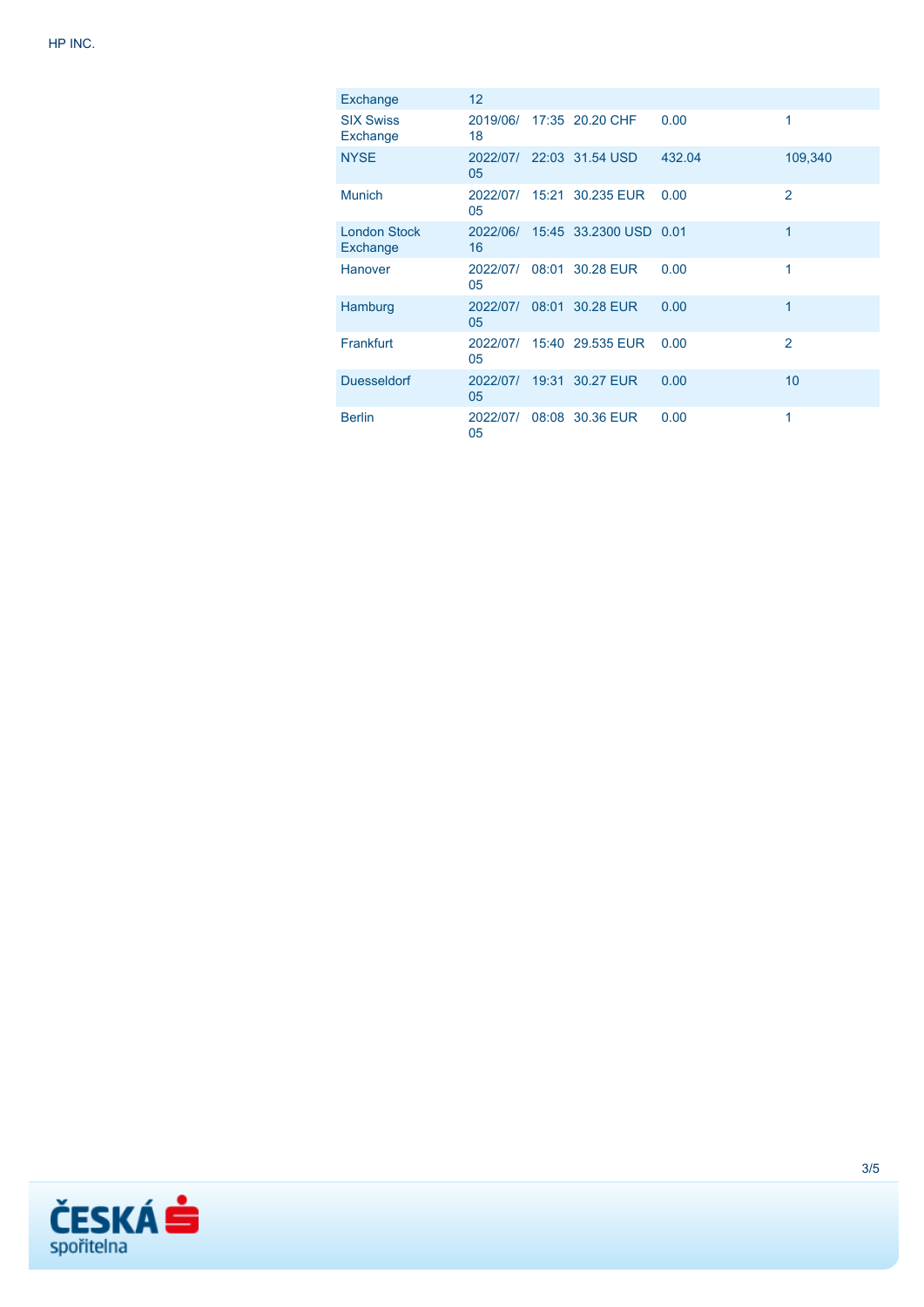# Company profile

#### **Company Logo**



### **Contact Details**

HP INC.

- -

| 1501 Page Mill Road - 94304-1112 Palo Alto |
|--------------------------------------------|
| Telefon: 1-650-857-1501                    |
| $Fax -$                                    |
| E-mail: myhpsales@hp.com                   |

J.

#### **PDF Downloads**

Company report: HP INC.

#### **Company Profile**

HP, Inc. engages in the provision of personal computing and other access devices, imaging and printing products, and related technologies, solutions, and services. It operates through the following business segments: Personal Systems, Printing, and Corporate Investments. The Personal Systems segment offers commercial and consumer desktop and notebook personal computers, workstations, thin clients, commercial tablets and mobility devices, retail point-of-sale systems, displays and other related accessories, software, support, and services for the commercial and consumer markets. The Printing segment provides consumer and commercial printer hardware, supplies, solutions and services, and scanning devices. The Corporate Investments segment includes HP Labs and certain business incubation projects. The company was founded by William R. Hewlett and David Packard in 1939 and is headquartered in Palo Alto, CA.

| <b>Members of Management Board</b> |                                             |  |  |
|------------------------------------|---------------------------------------------|--|--|
| <b>Charles Bergh</b>               | Chairman of Board of<br><b>Directors</b>    |  |  |
| <b>Shumeet</b><br>Banerji          | Member of Board of<br><b>Directors</b>      |  |  |
| <b>Stephanie</b><br><b>Burns</b>   | Member of Board of<br><b>Directors</b>      |  |  |
| <b>Subra Suresh</b>                | Member of Board of<br><b>Directors</b>      |  |  |
| <b>Aida Alvarez</b>                | Member of Board of<br><b>Directors</b>      |  |  |
| <b>Bruce</b><br><b>Broussard</b>   | Member of Board of<br><b>Directors</b>      |  |  |
| <b>Judith Miscik</b>               | Member of Board of<br><b>Directors</b>      |  |  |
| <b>Kim Rucker</b>                  | Member of Board of<br><b>Directors</b>      |  |  |
| <b>Mary Citrino</b>                | Member of Board of<br><b>Directors</b>      |  |  |
| <b>Richard</b><br><b>Clemmer</b>   | Member of Board of<br><b>Directors</b>      |  |  |
| <b>Robert Bennett</b>              | Member of Board of<br><b>Directors</b>      |  |  |
| <b>Stacy Brown-</b><br>Philpot     | Member of Board of<br><b>Directors</b>      |  |  |
| <b>Enrique Lores</b>               | <b>Chairman of Managing</b><br><b>Board</b> |  |  |
| <b>Alex Cho</b>                    | <b>Member of Executive</b><br>Committee     |  |  |
| Antoine<br>Simonnet                | <b>Member of Executive</b><br>Committee     |  |  |
| <b>Greg Baxter</b>                 | <b>Member of Executive</b><br>Committee     |  |  |
| <b>Harvey</b><br>Anderson          | <b>Member of Executive</b><br>Committee     |  |  |
| Karen Kahn                         | <b>Member of Executive</b><br>Committee     |  |  |
| <b>Kristen Ludgate</b>             | <b>Member of Executive</b><br>Committee     |  |  |